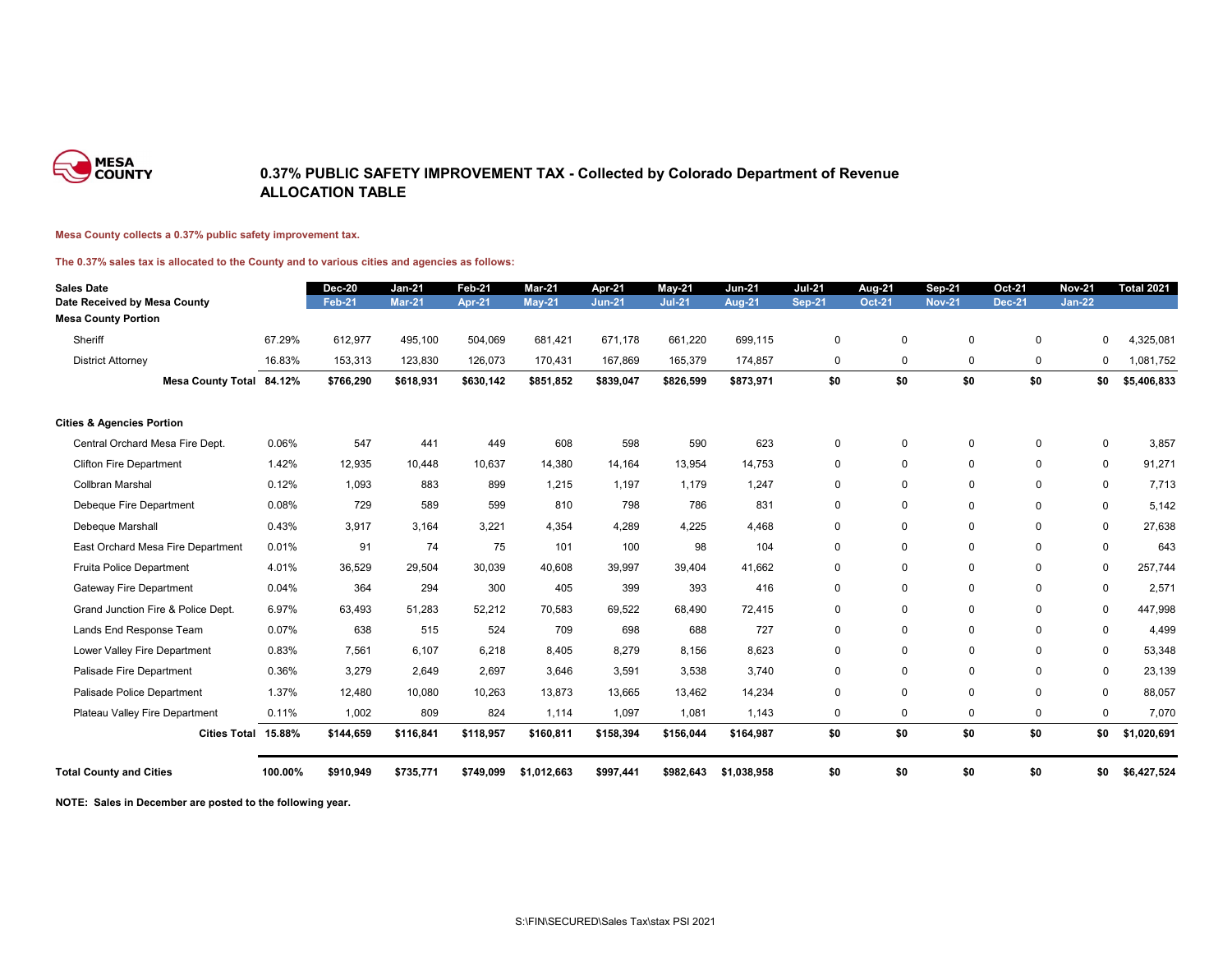

# **Public Safety Sales Tax Revenue**

**July 2021 (June 2021 Sales)** 

|                  | <b>Monthly Comparison</b> |                 |        |  | <b>YTD Budget v. Actual</b> |                 |                 |               |                  |  |  |  |
|------------------|---------------------------|-----------------|--------|--|-----------------------------|-----------------|-----------------|---------------|------------------|--|--|--|
|                  |                           |                 |        |  |                             |                 |                 | <b>Budget</b> | <b>Prior YTD</b> |  |  |  |
|                  | <b>Jul 2020</b>           | <b>Jul 2021</b> | Change |  | <b>Budget</b>               | <b>Jul 2020</b> | <b>Jul 2021</b> |               | $\%$             |  |  |  |
| <b>Sales Tax</b> | \$724,890                 | \$873,971       | 20.6%  |  | \$4,779,094                 | \$4,370,338     | \$5,406,833     | 13.1%         | 23.7%            |  |  |  |